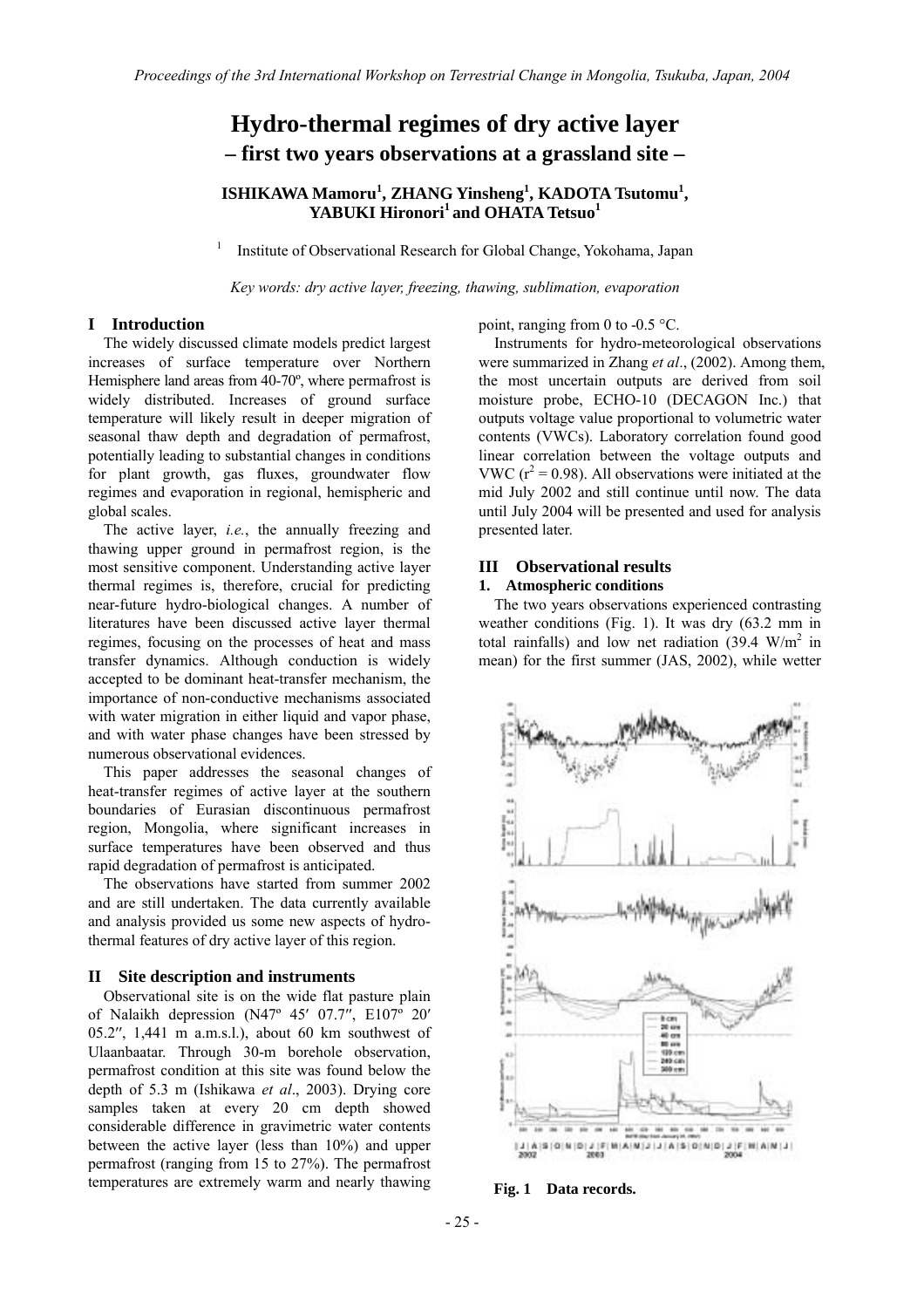(126.7 mm) and greater radiation (126.7 W/m<sup>2</sup>) for the second summer (JAS, 2003). Winter snowfalls also differed between the first (52 cm in maximum depth) and second winter (11 cm).

## **2. Ground conditions**

The contrasting atmospheric conditions significantly affected on the seasonal ground hydro-thermal regimes (Fig. 1). Due to thermal insulating effect by snow cover, soil heat fluxes at 4 cm depths fluctuated negatively for the second winter, while nearly constant for the first winter. Direction of soil heat flux between 4 and 20 cm tended to be upward and downward throughout the second and first winter, respectively. Noticeably mean values of 20 cm were higher in second winter  $(-1.6$  in mean for OND and  $-1.0$  W/m<sup>2</sup> for JFM) than those of the first  $(-3.5 \text{ and } -2.3 \text{ W/m}^2)$ . This trend disagreed with that at 4 cm depth where soil heat fluxes for the second year were higher than those for the first.

Probably due to lower amount of snowfalls, soil temperatures for the second winter were lower than those for the first. Soil temperatures through summer (JAS) were higher for the first year (20.0 and 15.2 °C in mean at 0 cm and between 20 and 80 cm depths, respectively) than those of the second (14.6 and 13.4 °C). These trends also disagreed with those of net radiation amounts.

Soil moisture regimes were strongly controlled by rainfall and snowfall conditions. VWCs were generally low during the first summer, ranging less than 7% through all soil layers. At the end of the first winter, rapid snow melting provided considerable amount of liquid water even into deeper soil layers. Accordingly greater VWCs were observed throughout the second summer (7 to 20%). Detail sequence of rapid snowmelt infiltration is described by Ishikawa *et al*., (2003).

#### **IV Analysis**

Atmospheric heat flux components include net radiation  $(Q_n)$ , sensible  $(Q_h)$  and latent heats  $(Q_e)$ , are defined here to be positive toward the surface of ground. Summer heat fluxes were estimated by Bowen ratio approach, while winter by Bulk method approach. This is because most energy exchange occurs at the snow surface and that Bowen ratio method needs for snow surface flux that is unsupervised by the heat flux plate sensor installed in the ground layer.

Soil heat flux components can be divided into conductive ( $\Delta H_g$ ), non-conductive ( $\Delta H_l$ ) heats and heat flux supplied by rainfalls (*Qr*). *∆Hl* includes heat production due to water phase changes and water migration per unit square, and was estimated by considering conservation of thermal energy in a one-dimensional system as formulated by

$$
\Delta H_l = c_h \frac{\partial}{\partial t} T - k_h \frac{\partial^2}{\partial z^2} T \tag{1}
$$

where  $c_h$  is heat capacity,  $T$  is soil temperature,  $z$  is depth. For purely conductive transport of heat, the flux is described by Fourier's law

$$
\Delta H_g = -k_h (T_{t, Zi+1} - T_{t, Zi}) / (Z_{i+1} - Z_i)
$$
 (2)

where  $k_h$  is the bulk thermal conductivity.  $T_{t,zi}$ expresses soil temperature at the *i*-th depth layer at the time step *t*. *Zi* is the depth of *i*-th layer. The material thermal properties, *kh* and *ch* depend on volume fractions of the constituting phases as well as on their geometries. The heat capacity is obtained by summing the contribution of the phases,

$$
c_h = \sum_m \theta_m \rho_m c_{hm} \tag{3}
$$

where  $\theta$ ,  $\rho$  and  $c$  are volume fraction, mass density, and heat capacity per unit mass, respectively, of phase *m*, *i.e.*  $m = (s; \text{ soil particle}, i; \text{ ice}, w; \text{ water})$ . The geometric mean equation is applied to calculate thermal conductivity, forming

$$
k_{\scriptscriptstyle h} = k_{\scriptscriptstyle s}^{\scriptscriptstyle 1-n} k_{\scriptscriptstyle \mu}^{\scriptscriptstyle n-\theta} k_{\scriptscriptstyle w}^{\scriptscriptstyle \theta} \tag{4}
$$

where  $\theta$  is the volume fraction of the unfrozen water per unit soil volume, *ks*, *ki* and *kw* is the thermal conductivity of the soil particle, ice and water, respectively, and *n* is the porosity.

For unfrozen soils, positive *∆Hl* indicates the occurrence of phase change from vapor to liquid (*i.e.* condensation), while negative indicates liquid to vapor (evaporation). For frozen soils, positive  $\Delta H_l$  indicates from vapor to solid (condensation) and/or liquid to solid (freezing), while negative  $\Delta H_l$  indicates from solid to vapor (sublimation) and/or solid to liquid (thawing).

Assuming that rain temperature is equal to air temperature  $(T_a)$ ,  $Q_r$  was estimated by;

$$
Q_r = C_{hw}(T_a - T_s)P_r
$$
\n<sup>(5)</sup>

where  $T_s$  and  $P_r$  are ground surface temperature and precipitation, respectively.

### **V Analytical results and interpretations 1. Summer period**

 $Q_r$  were small (from -2 to 2 W/m<sup>2</sup>) and neglectful, comparing to atmospheric heat fluxes (Fig. 2). Among atmospheric heat fluxes, *Qh* dominantly consumed heat during the early summer of dry season. Until July, *Qe* started to increase and its general trend was similar to that of  $Q_h$ , probably due to evaporative loss of water provided by rainfalls.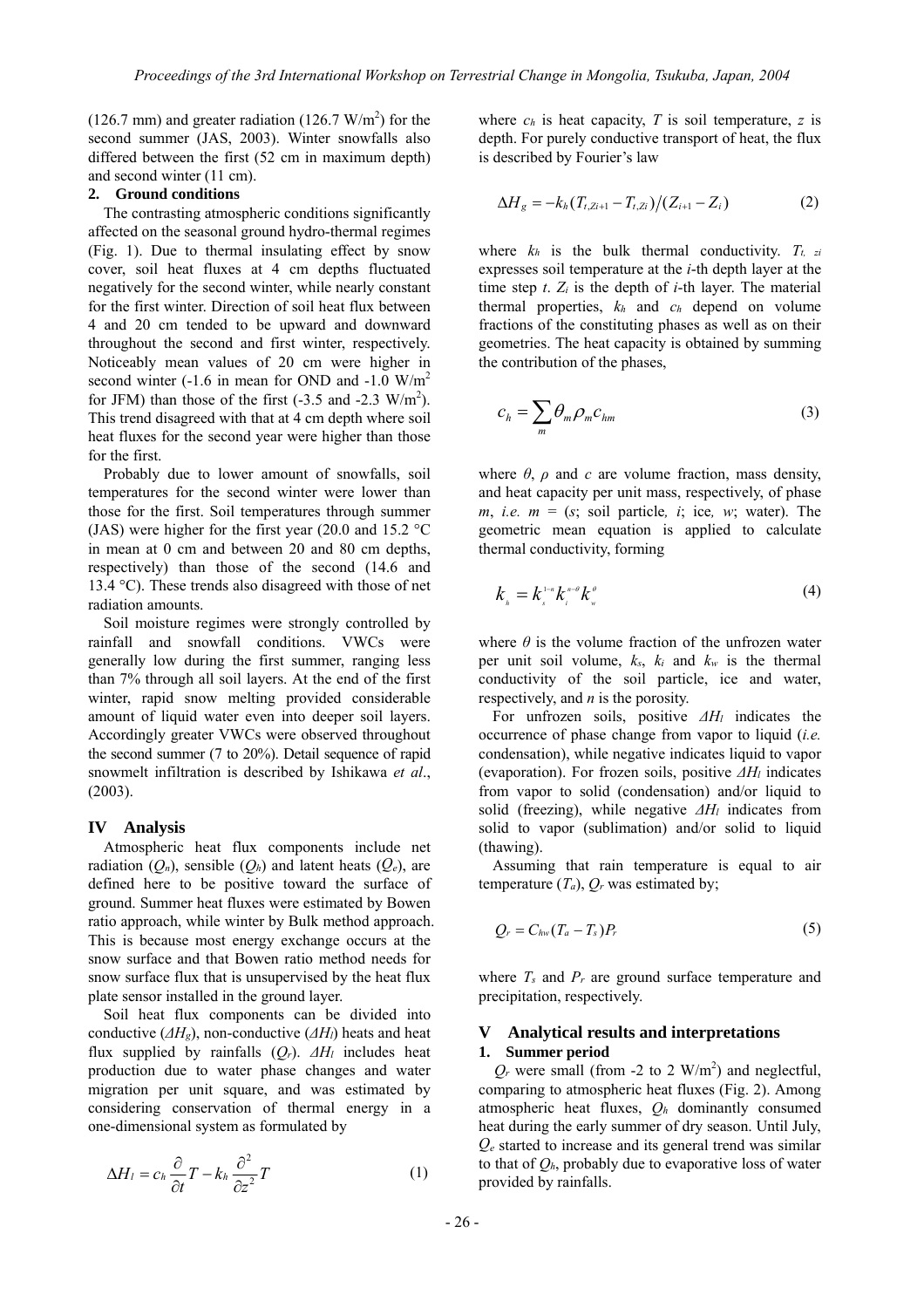Seasonal evolution of *Qh* was inversely corresponded to that of *∆Hl* at depths up to 60 cm. From early to late summer 2003, originally negative  $\Delta H$  (less than -20  $W/m<sup>2</sup>$ ) turned to be positive (20 W/m<sup>2</sup>), indicating soil internal energy loss by evaporation during early summer and energy gain by condensation during late summer. Similar trends were found during late summer 2002 and early summer 2004. Soil internal evaporation occur during the period of *Qh* increasing, while condensation during *Qh* decreasing.

Above findings indicate that soil internal evaporation and condensation processes are determined by soilatmospheric temperature gradient that is proportional to the amount of *Qh*. When soil temperatures are relatively lower than atmospheric temperatures, downward heat fluxes promote soil warming, increase relative humidity of voids between soil particles, and enable soil internal evaporation. When soil temperatures are relatively high, on the other hand, upward heat fluxes promote soil cooling, decreases relative humidity of voids, and enable soil internal condensation.

Unlike to shallower depths, soil moisture condition inversely controlled by summer  $\Delta H_l$  at the deeper soil layers. *∆Hl* during JAS 2002 tended to be negative (from -4 to 0  $\text{W/m}^2$ ), while positive during JAS 2003 (0 to 1 W/m<sup>2</sup>). Accordingly, evaporative energy losses were dominated for the first summer and that condensation energy gain for the second summer, although VWCs in the first summer were higher than those in the second summer. These facts indicate that evaporation is more dominant for dry soils than for wet soils.

#### **2. Freezing/Thawing Periods**

Differences of VWCs between two years were reflected in those of *∆Hl* during freezing period. More *∆Hl* were produced at the beginning of second winter after soil temperatures turned to be positive. This is due to high amount of soil water before the onset of freezing.

It is difficult to compare quantitatively *∆Hl* between the first and second year because of rapid snowmelt infiltration only in the first year. Temporary positive *∆Hl* at some depths near the thawing front of first year suggest refreezing of snowmelt-derived water infiltrated.

#### **3. Winter periods**

 Although winter soils hydro-thermal states are more complex, including freezing and thawing processes, *∆Hl* evolved in a similar manner with summer. Shallower *∆Hl* during winter 2003/2004 turned from positive (more than 20  $\text{W/m}^2$ ) to nearly zero at the end of January when snow cover thickness has sharply increased. Snow thermal insulating effect changed soil-snow-atmospheric temperature gradient to be smaller, resulting in upward soil heat fluxes. Accordingly amount of energy gain due to condensation has decreased.

*∆Hl* at deeper soil layers evolved inversely in accordance with soil water (ice) contents.  $\Delta H_l$  for the first winter were generally higher than those for the second winter, although ice contents for the second winter were higher than those for the first.

Identification of phase changes considered, comparing temporal changes of  $\Delta H$  and sublimation/condensationderived heat production  $(\Delta H_{lv})$  calculated by

$$
\Delta H_{lv} = \Delta H_l - L_{sl} \rho_w \frac{\partial}{\partial t} \theta_{ECHO}
$$
 (6)

where  $L_{sl}$  is latent heat for phase change from liquid to solid,  $\rho$ <sup>*w*</sup> is water density and  $\theta$ *ECHO* is the liquid water contents derived from ECHO probe outputs. Discrepancies in the amount between *∆Hl* and *∆Hlv* correspond to heats produced by freezing and thawing processes.

It was found that freezing and thawing were minor contribution for  $\Delta H$  throughout the first winter (Fig. 3). For the second winter, these contributions were limited at the beginning and end of the periods. Most of *∆Hl* were resulted from solid water vaporization such as sublimation and condensation.

## **4. Contribution of non-conductive heat**

Fig. 4 shows the dimensionless ratio between contributions to thermal dynamics originating from production of non-conductive and from conductive heats (ln|*∆Hl*/*∆Hg*|). Comparing to conductive heat, non-conductive heats were predominant for the shallower depth throughout the period and for entire



**Fig. 2 Evolution of atmospheric and soil heat fluxes.**